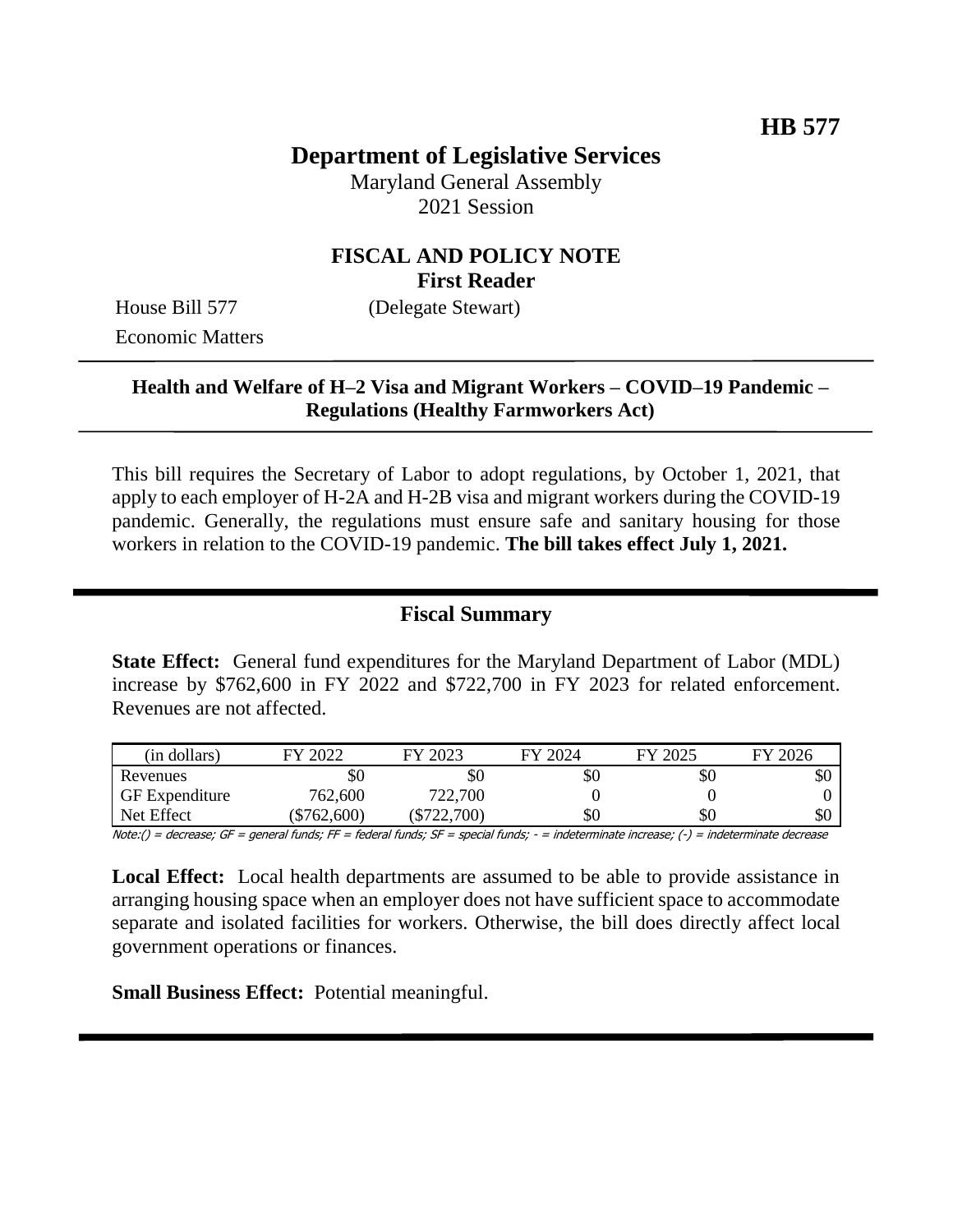# **Analysis**

**Bill Summary:** The bill enumerates the various safeguards and other requirements that must be in the regulations, including that each employer of H-2A and H-2B visa and migrant workers must, among other things:

- provide a separate and isolated living space for workers who have tested positive for COVID-19, have reason to believe they were exposed to COVID-19, or are exhibiting symptoms of COVID-19;
- provide separate living facilities for workers with underlying health conditions and workers older than 60, as specified;
- ensure that housing for all workers is thoroughly ventilated and meets basic standards of habitability;
- inform the affected workers of their rights to protection from eviction, COVID-19 prevention protocols, and other specified information;
- ensure that worker housing is inspected by MDL at least once prior to being inhabited and at least one more time annually; and
- establish (1) enhanced whistleblower protections for workers who make complaints related to COVID-19 guidelines and (2) an enhanced enforcement and penalty structure for violations of the COVID-19 housing regulations.

**Current Law:** The hiring and sanctioning of temporary migrant workers in the nation is controlled primarily by federal law and various federal agencies, including the U.S. Department of Labor (DOL) and the U.S. Citizenship and Immigration Service. There are many procedures, processes, and requirements enumerated in federal law when an entity seeks to use temporary migrant workers. For example, a farm labor contractor must be specifically authorized to provide housing or transportation to migrant or seasonal agricultural workers prior to doing so, and persons employed by farm labor contractors to perform farm labor contracting activities also must register with DOL.

Section 218 of the Immigration and Nationality Act authorizes the lawful admission into the United States of nonimmigrant workers (H-2A workers) to perform agricultural labor or services of a temporary or seasonal nature. Similarly, the H-2B nonimmigrant program permits employers to hire nonimmigrants to perform temporary nonagricultural labor or services in the United States.

**Background:** For information on the COVID-19 pandemic, please see the **Appendix – COVID-19.** 

**State Expenditures:** The bill creates additional responsibilities for MDL by requiring the development and implementation of regulations that apply to employers of H-2A and H-2B

HB 577/ Page 2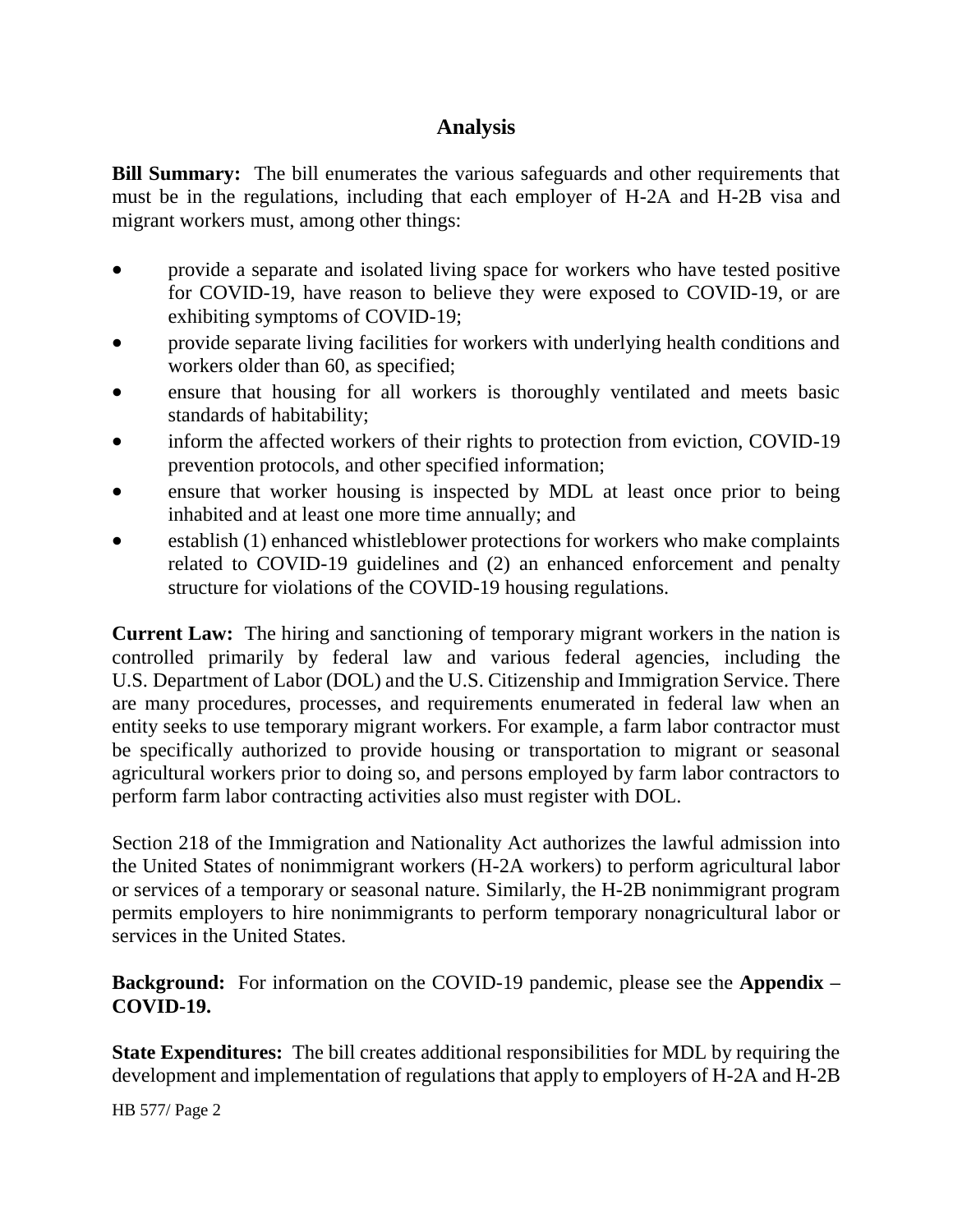visa and migrant workers during the COVID-19 pandemic. MDL cannot carry out the necessary enforcement activities using its existing staff and resources.

Under its current practices, MDL's Division of Workforce Development and Adult Learning inspects the housing of H-2A workers once per year; it does not inspect housing of H-2B workers. The bill requires at least one additional inspection annually for H-2A housing, as well as initial and at least annual inspections of H-2B housing. Moreover, MDL advises that inspection staff are paid almost entirely using federal funds and, thus, are barred from carrying out State duties in the absence of State funding for their time. As such, general funds are needed to supplant or supplement the federal funds as existing or new staff perform activities under the bill.

Thus, general fund expenditures increase by \$762,608 in fiscal 2022. This estimate is based on current housing inspection workloads and reflects the cost of hiring 14 contractual employees (12 bilingual inspectors and 2 administrative assistants) who begin working on October 1, 2021, to conduct the required inspections and enforce the bill's other requirements. It includes salaries, fringe benefits, one-time start-up costs, and ongoing operating expenses. It also includes (1) the purchase of six sedans for use by the inspectors at a cost of \$16,000 per sedan and (2) \$29,000 in general funds to offset the federal funds used to pay existing employees.

| <b>Contractual Positions</b>                | 14.0      |
|---------------------------------------------|-----------|
| Salaries and Fringe Benefits                | \$557,220 |
| Vehicles                                    | 96,000    |
| <b>Staff Time Supplanting Federal Funds</b> | 29,000    |
| <b>Operating Expenses</b>                   | 80,388    |
| <b>Total FY 2022 State Expenditures</b>     | \$762,608 |

Costs are assumed to continue in fiscal 2023 as well, with full salaries with annual increases and employee turnover and ongoing operating expenses. However, as the bill requires the regulations to apply only during the COVID-19 pandemic, it is assumed for purposes of this analysis that the additional staff, and the associated costs, are no longer necessary beginning in fiscal 2024. The estimate also assumes that existing staff can develop the required regulations.

This estimate does not include any health insurance costs that could be incurred for specified contractual employees under the State's implementation of the federal Patient Protection and Affordable Care Act.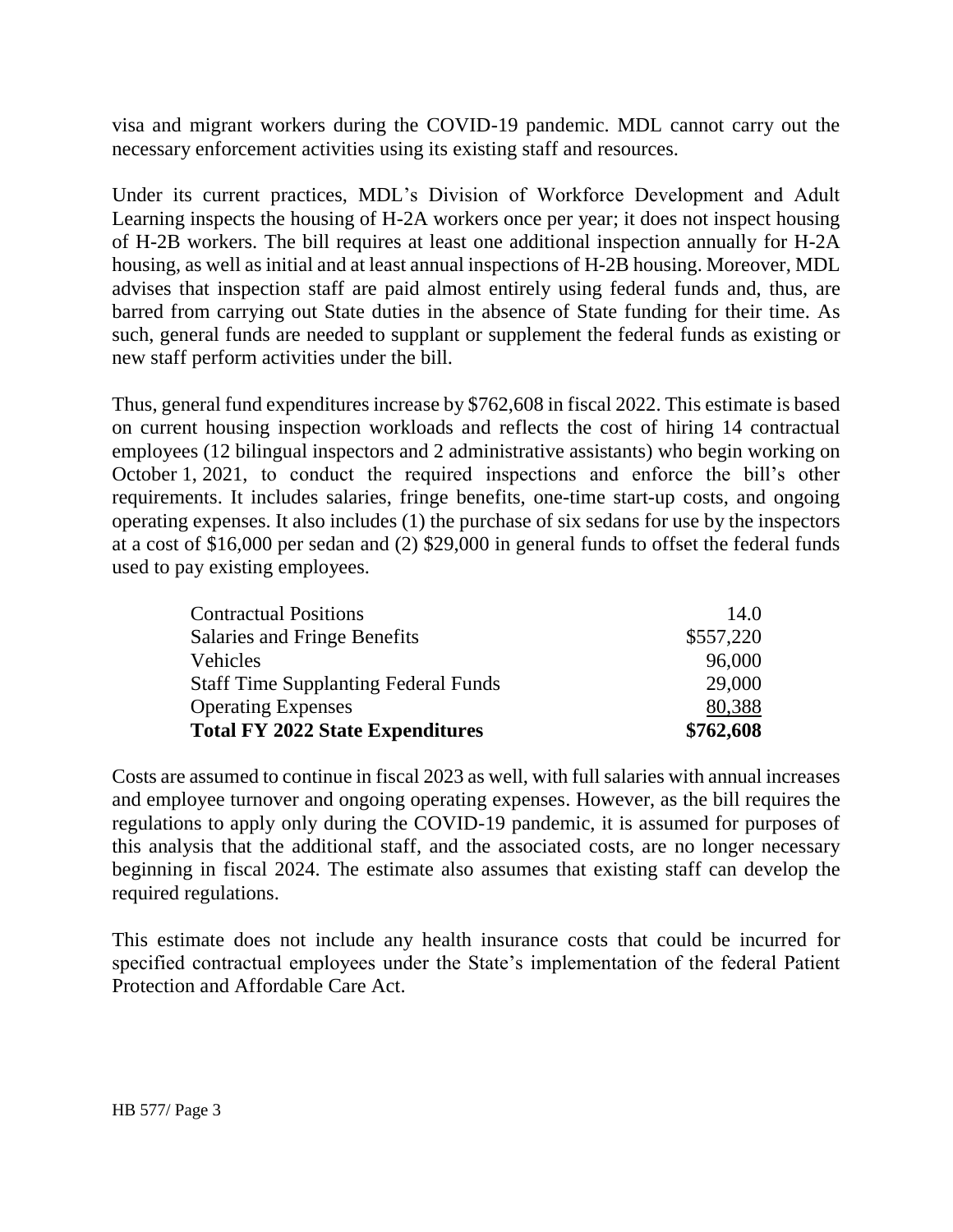**Small Business Effect:** Small businesses that employ H-2A and H-2B visa holders may incur additional costs to enhance the housing conditions for their employees in accordance with the new regulatory requirements.

## **Additional Information**

**Prior Introductions:** None.

**Designated Cross File:** None.

**Information Source(s):** Maryland Department of Labor; U.S. Department of Labor; Department of Legislative Services

**Fiscal Note History:** First Reader - January 29, 2021 rh/mcr

Analysis by: Richard L. Duncan Direct Inquiries to:

(410) 946-5510 (301) 970-5510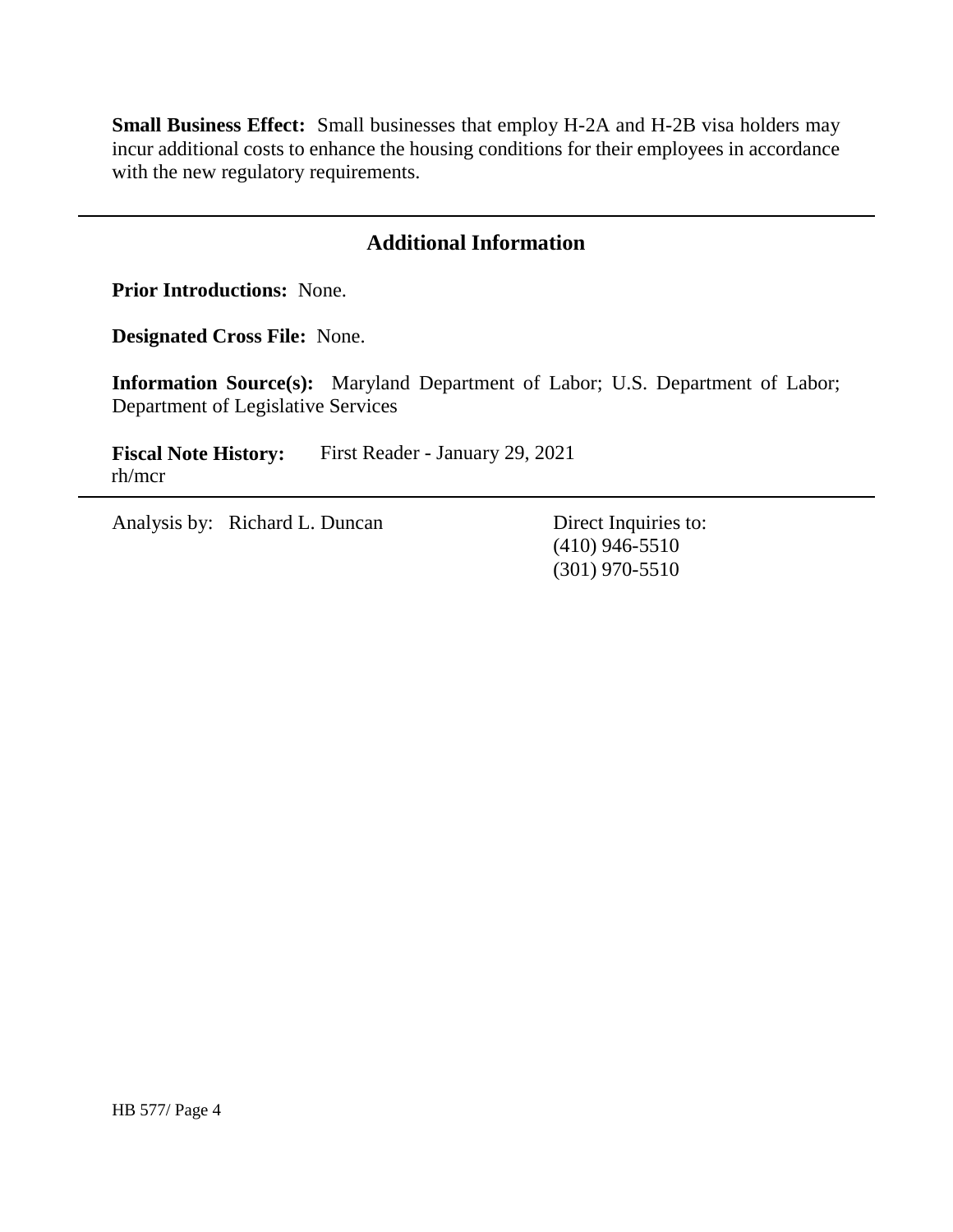In December 2019, a novel strain of coronavirus known as severe acute respiratory syndrome coronavirus 2 emerged in Wuhan, China. Coronavirus disease (COVID-19) is an infectious disease caused by this virus. As the number of cases spread globally by March 2020, the World Health Organization declared COVID-19 a pandemic.

### *Testing, Cases, and Deaths in Maryland*

Maryland's first three confirmed cases of COVID-19 were recorded on March 6, 2020, with the first two deaths occurring March 16, 2020. As of January 27, 2021, Maryland reported a total of 346,559 confirmed cases, 31,468 individuals ever hospitalized, and 6,821 confirmed deaths. The jurisdictions with the highest number of cases have been Prince George's, Montgomery, and Baltimore counties and Baltimore City. Statewide, 8.4% of cases (28,954) and 45.9% of COVID-19 deaths (3,130) occurred in congregate living settings (*i.e.*, nursing homes, assisted living, and group homes). Updated data on COVID-19 in Maryland is available on the Maryland Department of Health (MDH) dashboard: [https://coronavirus.maryland.gov.](https://coronavirus.maryland.gov/)

#### *Vaccines*

In December 2020, the U.S. Food and Drug Administration approved both Pfizer-BioNTech and Moderna's COVID-19 vaccines for emergency use. Due to limited quantities, distribution began with priority groups as determined by states. Maryland began distribution in January 2021 with Phase 1A, which includes health care workers, residents and staff of nursing homes, first responders, public safety, corrections staff, and front-line Judiciary staff. Phase 1B began January 18, 2021, and includes residents of assisted living facilities and other congregate settings, adults age 75 and older, staff of K-12 schools and child care facilities, high-risk incarcerated individuals, and those involved in continuity of government. As of January 27, 2020, the State is in Phase 1C, which includes adults aged 65 and older, additional public safety and public health workers, and essential workers in food/agriculture, manufacturing, public transit, and the postal service. Phase 2 will include individuals aged 16 to 64 at increased risk of severe illness, incarcerated adults, and remaining essential workers. Phase 3 will include the general public. As of January 27, 2021, 852,625 doses of the vaccine have been distributed, and 419,579 doses have been administered (363,282 first doses and 56,297 second doses). Updated data is available on the MDH dashboard: [coronavirus.maryland.gov/#Vaccine.](https://coronavirus.maryland.gov/#Vaccine)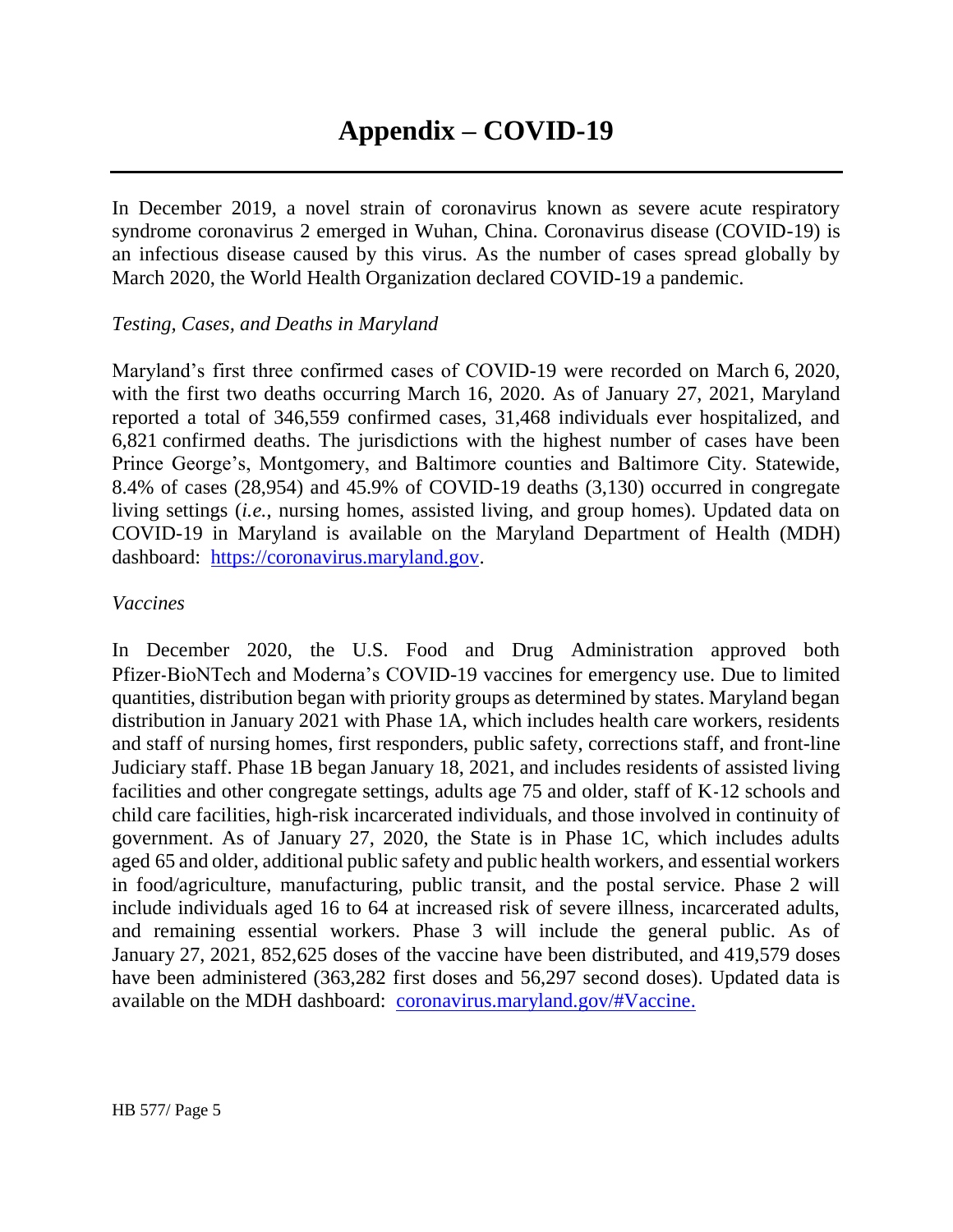## *Declaration of a State of Emergency and Initial Executive Orders*

On March 5, 2020, Governor Lawrence J. Hogan, Jr. declared a state of emergency and the existence of a catastrophic health emergency to deploy resources and implement the emergency powers of the Governor to control and prevent the spread of COVID-19. The declaration, which has been renewed several times (most recently January 21, 2021), initiated a series of executive actions, including moving the Maryland Emergency Management Agency to its highest activation level, activating the National Guard, and closing all public schools. The Governor then ordered the closure of in-house dining at bars and restaurants and banned mass gatherings of more than 50 people. This action was followed by a more extensive stay-at-home order on March 30, 2020, requiring closure of all nonessential businesses. This order remained in effect until May 15, 2020.

### *Emergency Legislation*

Chapters 13 and 14 of 2020 (the COVID-19 Public Health Emergency Protection Act of 2020) authorized the Governor, for the duration of the emergency, to take actions relating to health insurance, Medicaid, retailer profits, employer actions, and personnel at State health care facilities as a result of the state of emergency and catastrophic health emergency. The Acts also authorize the Secretary of Labor to determine certain individuals eligible for unemployment insurance (UI) benefits due to COVID-19. The Acts terminate April 30, 2021.

### *Subsequent Executive Orders and Advisories*

Since March 2020, the Governor has issued numerous executive orders relating to COVID-19, including (1) closing Maryland ports and harbors to passenger vessels; (2) expanding child care access; (3) expanding the scope of practice for health care practitioners, activating the Maryland Responds Medical Reserve Corps, controlling and restricting elective medical procedures, closing adult day care centers, and providing additional health care regulatory flexibility; (4) augmenting emergency medical services; (5) prohibiting price gouging; (6) fast tracking lab testing processes; (7) authorizing expanded telehealth services; (8) delegating authority to local health officials to control and close unsafe facilities; (9) extending certain licenses, permits, and registrations; (10) authorizing remote notarizations; (11) prohibiting evictions of tenants suffering substantial loss of income due to COVID-19, additionally prohibiting certain repossessions, restricting initiation of residential mortgage foreclosures, and prohibiting commercial evictions; (12) regulating certain businesses and facilities and generally requiring the use of face coverings; (13) establishing alternate health care sites and authorizing regulation of patient care space in health care facilities; and (14) implementing alterative correctional detention and supervision.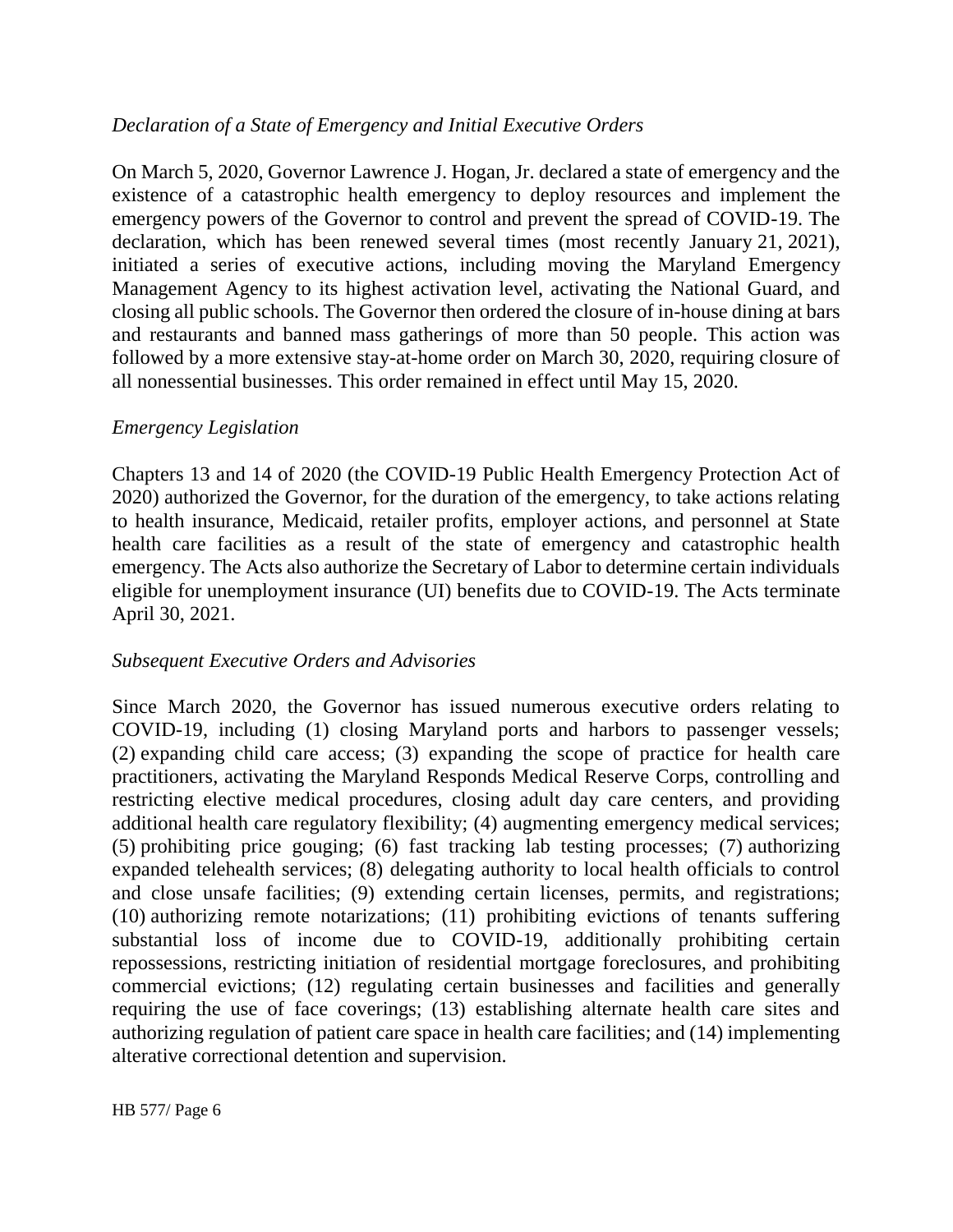## *Federal Legislation Regarding COVID-19*

Five federal emergency bills have been enacted to address the COVID-19 pandemic:

- the **Coronavirus Preparedness and Response Supplemental Appropriations Act**, which provided \$8.3 billion in emergency funds for federal agencies (including \$950 million through the U.S. Centers for Disease Control and Prevention for state and local response);
- the **Families First Coronavirus Response Act,** which addressed emergency family and medical leave and paid sick leave, specified insurance coverage of COVID-19 testing, and provided additional funding for nutrition assistance programs and unemployment benefits;
- the **Coronavirus Aid, Relief, and Economic Security (CARES) Act**, which included a Coronavirus Relief Fund for state and local governments; an Education Stabilization Fund for states, school districts, and institutions of higher education; a Disaster Relief Fund for state and local governments; additional funding for public health agencies to prevent, prepare for, and respond to COVID-19; funding for transit systems; an expansion and extension of eligibility for UI benefits, and additional temporary unemployment compensation of \$600 per week; \$349 billion for the establishment of the Paycheck Protection Program (PPP); a \$500 billion lending fund for businesses, cities, and states; and Economic Impact Payments to American households of up to \$1,200 per adult and \$500 per child;
- the **Paycheck Protection Program and Health Care Enhancement Act**, which provided an additional \$310 billion to PPP, \$75 billion for health care providers, \$60 billion for small business disaster loans, and \$25 billion for increased testing capacity; and
- the **Consolidated Appropriations Act, 2021, and Other Extensions Act**, which included \$908 billion in relief, including another \$284 billion for PPP, \$82 billion for schools, \$45 billion for transportation, \$25 billion in emergency assistance to renters, \$20 billion for vaccine distribution, \$13 billion for a major expansion in Supplemental Nutrition Assistance benefits, \$13 billion for agriculture and rural programs, \$10 billion for child care assistance, extended federal unemployment benefits of up to \$300 per week, extended the federal moratorium on evictions through January 31, 2021, and provided a second stimulus payment of up to \$600 per person.